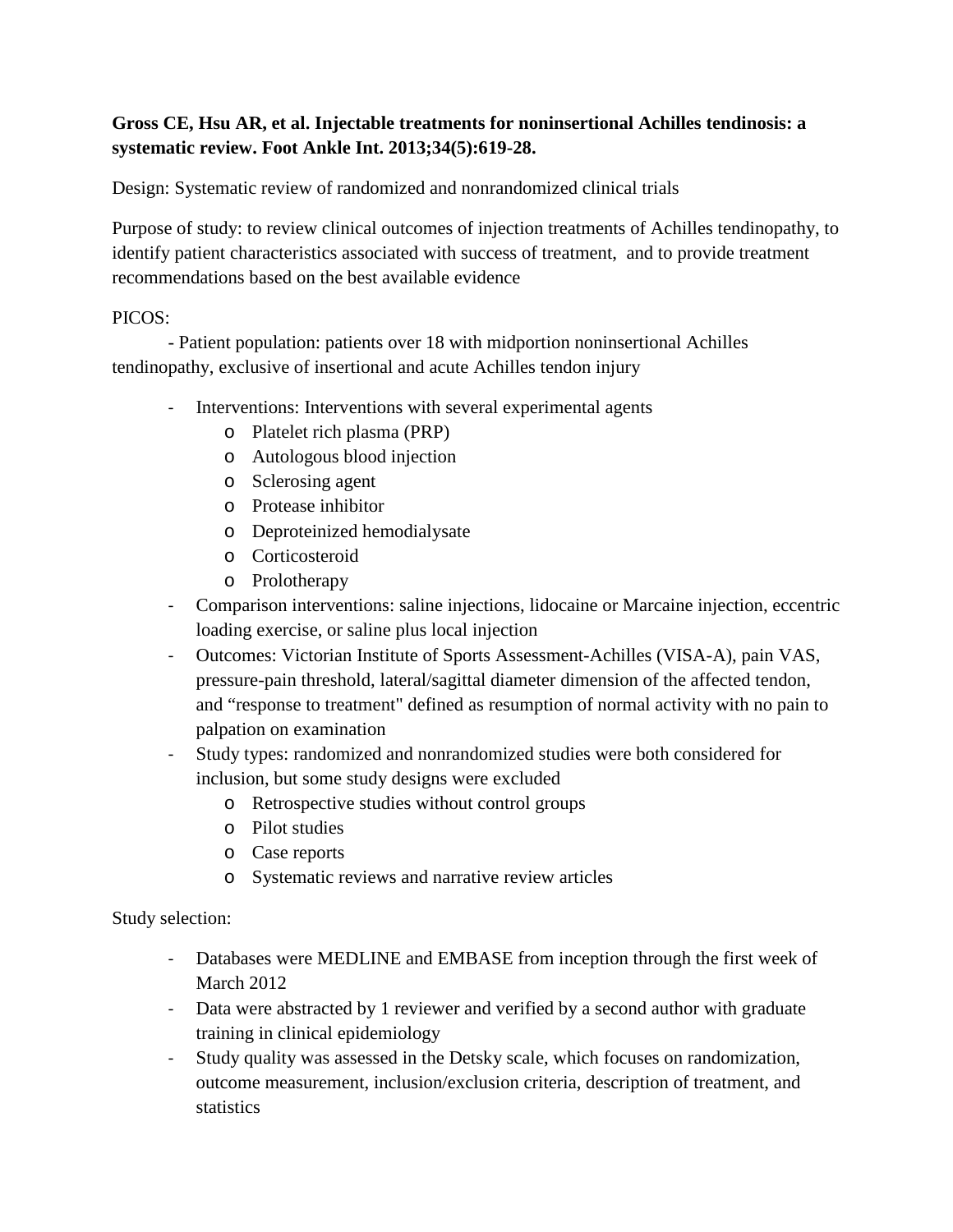o Studies scoring greater than 75% were considered high quality, while those scoring less than 75% were considered low quality

# Results:

- 643 citations were screened, 20 were potentially eligible, and 9 studies with 312 Achilles tendons were included, all of which were randomized trials with some level of blinding
- However, only one study met the definition of high quality with a 75% score on the Detsky scale, as it was double-blinded and has sound inclusion/exclusion criteria, objective outcome measures, and appropriate statistical analysis
	- o This high-quality study (de Jonge 2011) enrolled 54 patients with chronic Achilles tendinopathy, all of whom had an eccentric training program but were randomized to PRP or placebo injection under ultrasonographic guidance, and at one year, no differences in VISA-A scores between groups were reported
- Two studies of steroid injection used different outcome measures and could not be combined
	- o One study compared triamcinolone to placebo, and reported higher painthreshold levels using algometry with the steroid than with the placebo group, but did not discuss the clinical relevance of that measure; the same study similarly compared tendon thickness on ultrasonography but did not explore the functional significance of that measure
	- o The second study compared injection of methylprednisolone plus Marcaine with Marcaine alone, using return to normal activity as an outcome measure, with no difference between groups at 12 weeks
- One study of prolotherapy did not find that it was more effective than placebo
- One study of autologous whole blood similarly found it no more effective than placebo
- The reported rates of complications were low, and no patient had a frank Achilles tendon rupture, but reversible atrophy of the Achilles tendon was seen in half of the patients who had steroid injected next to the tendon in the one study which measured tendon thickness with ultrasonography

Authors' discussion:

- Most patients in the available studies had improvement with tendon injections, but similar improvements were seen in the placebo and control groups
- None of the studies showed a large treatment effect of any injection
- The study quality was low, and further research is very likely to have an important impact on treatment recommendations
- No definite recommendations can be made at this time